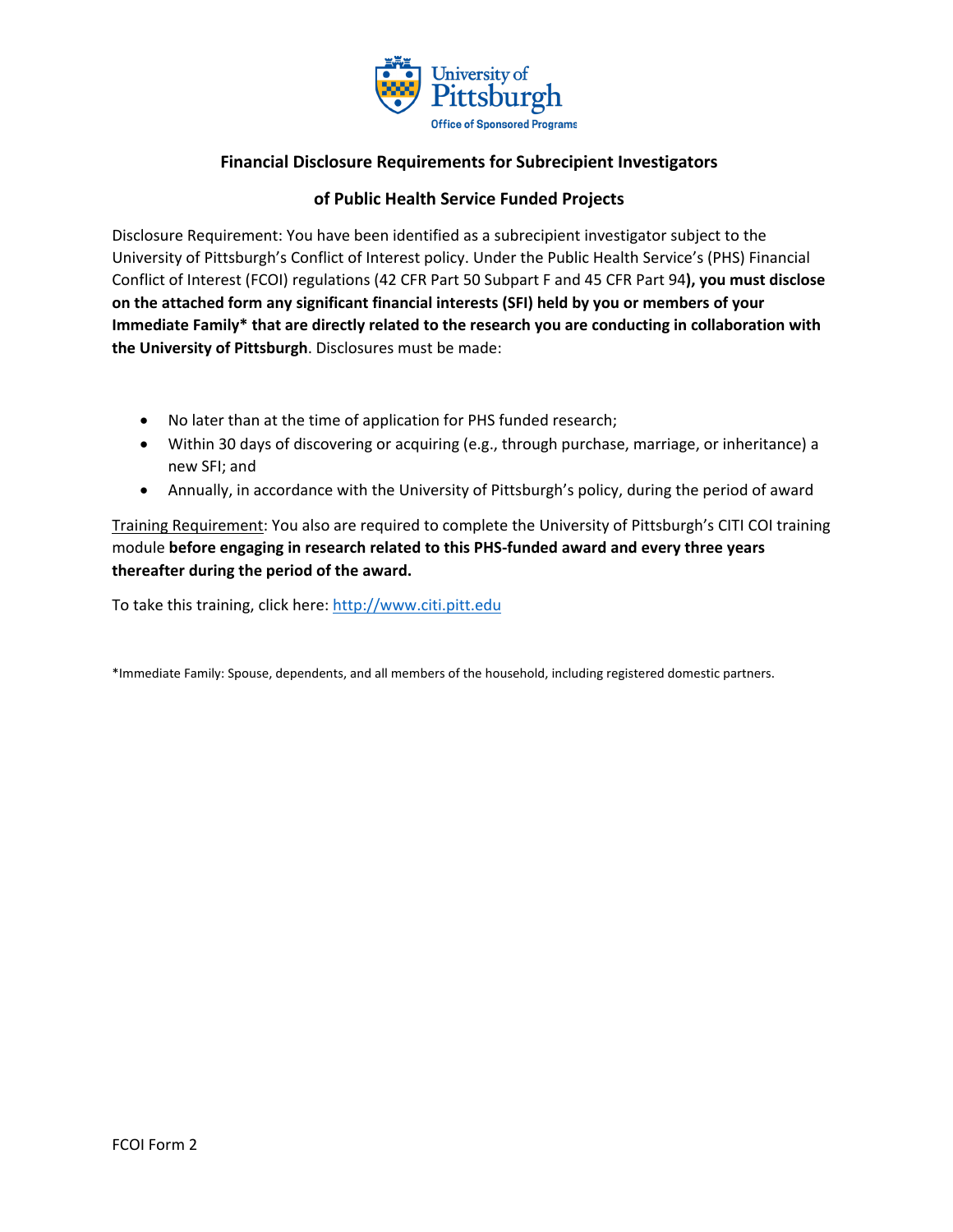

| <b>Subrecipient Disclosure of Significant Financial Interests</b>                                                                                                                                                                                                                                                                                                                                                                                                                                                                                                                                                                                                                                                                                                                                                                                                                                                                                                                                             |
|---------------------------------------------------------------------------------------------------------------------------------------------------------------------------------------------------------------------------------------------------------------------------------------------------------------------------------------------------------------------------------------------------------------------------------------------------------------------------------------------------------------------------------------------------------------------------------------------------------------------------------------------------------------------------------------------------------------------------------------------------------------------------------------------------------------------------------------------------------------------------------------------------------------------------------------------------------------------------------------------------------------|
| University of Pittsburgh PHS supported project title: __________________________                                                                                                                                                                                                                                                                                                                                                                                                                                                                                                                                                                                                                                                                                                                                                                                                                                                                                                                              |
|                                                                                                                                                                                                                                                                                                                                                                                                                                                                                                                                                                                                                                                                                                                                                                                                                                                                                                                                                                                                               |
| Name of Subrecipient Researcher Completing this Form: __________________________                                                                                                                                                                                                                                                                                                                                                                                                                                                                                                                                                                                                                                                                                                                                                                                                                                                                                                                              |
| <b>Definitions:</b><br>Immediate Family: Spouse, dependents, and all members of the household, including registered<br>Domestic partners<br>Remuneration: Salary and any payment for services not otherwise identified as salary (e.g. consulting<br>fees, honoraria, and paid authorship)<br>Equity: Stock, stock options, or other ownership interests as determined through reference to public<br>prices or other reasonable measures of fair market value<br>During any 12 month window within the past 12 months through the coming 12 months, did<br>1.<br>you* receive, or do you* expect to receive, remuneration from any one publicly traded entity<br>related to the research you are conducting in collaboration with the University of Pittsburgh<br>that, either alone or when aggregated with the value of any equity you* currently hold in that<br>entity, exceeds \$5,000? Check: $NO$<br><b>YES</b><br>If yes, provide the following information:<br>Nature of any remunerative activity: |

2. During any 12 month window within the past 12 months through the coming 12 months, did you\* receive, or do you\* expect to receive, remuneration from any one non-publicly traded entity related to the research you are conducting in collaboration with the University of Pittsburgh that exceeds \$5,000? Check: NO YES

| If yes, provide the following information: |  |
|--------------------------------------------|--|
| Name of Organization:                      |  |
| Actual or anticipated amount:              |  |
| Nature of remunerative activity:           |  |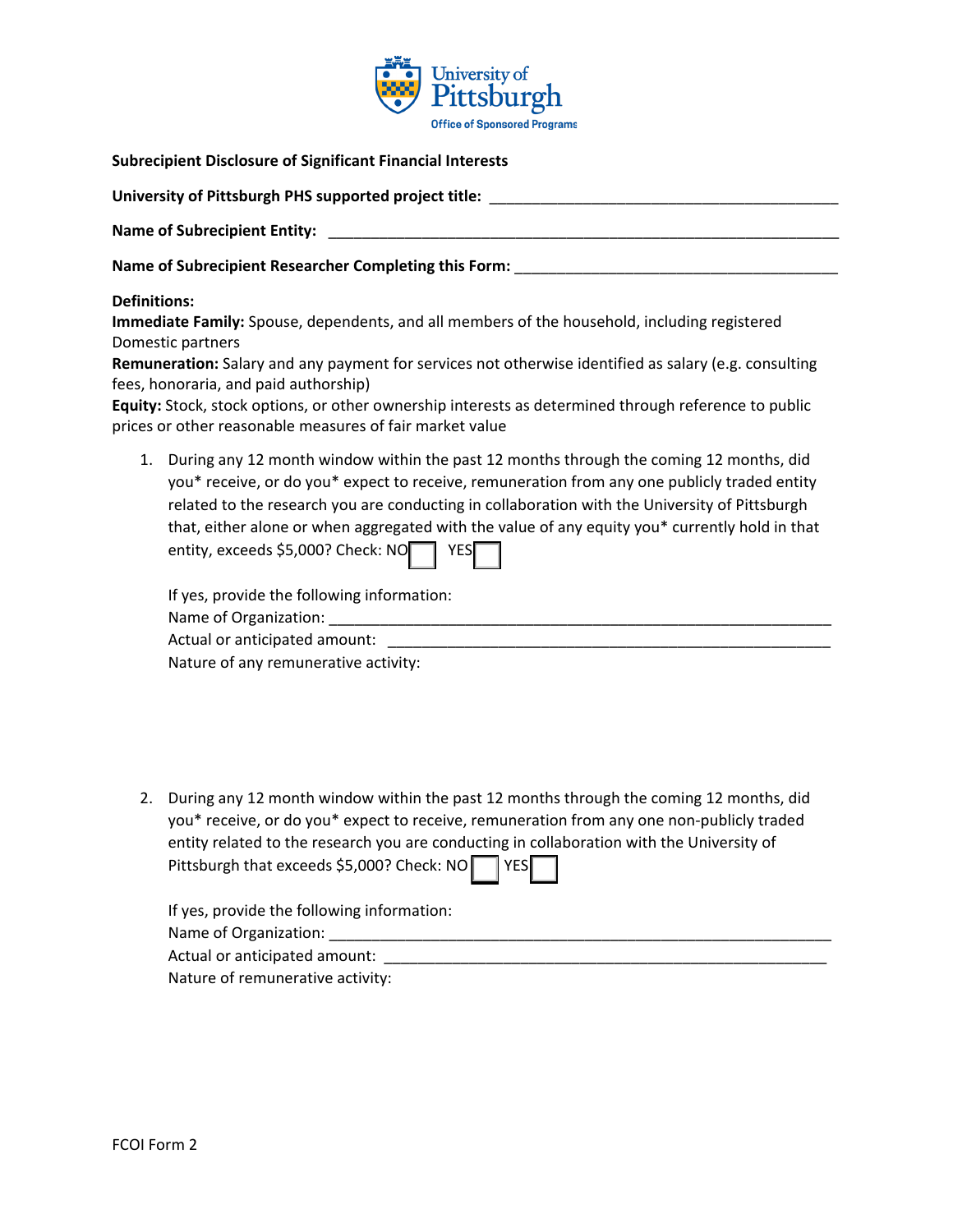

3. Do you\* currently, or during the past 12 months did you\*, hold any equity interest in a nonpublicly traded entity related to the research you are conducting in collaboration with the University of Pittsburgh? Check: NO VES

If yes, provide name of Organization:

4. During any 12 month window within the past 12 months through the coming 12 months, have you\*had, or do you\* expect to have, travel expenses related to the research you are conducting in collaboration with the University of Pittsburgh that exceed \$5,000 (for one trip or a series of trips) reimbursed or sponsored by any one entity? Note: Do not disclose travel that is reimbursed or sponsored by a federal, state, or local government agency, an accredited institution of higher education in any State as defined at 20 U.S.C 1001(a), an academic teaching hospital, a medical center, or a research institute that is affiliated with an Institution of higher education. Check: NO | | YES

| If yes, provide the following information: |
|--------------------------------------------|
| Name of Organization:                      |
| Purpose of trip:                           |

Destination and duration of travel:

Amount of reimbursement and/or value of sponsored travel expenses

5. Are you\* the inventor of any technology on which you will conduct evaluative or developmental research in collaboration with the University of Pittsburgh that is the subject of an issued patent or that has been optioned or licensed to a company? Check: NO | | YES

If yes, provide the following information: Briefly describe the nature of the technology; include patent numbers if known:

| Is this technology the subject of an issued patent? Check: NO $\Box$<br>$YES$ $\vert$        |
|----------------------------------------------------------------------------------------------|
| Has this technology been optioned or licensed to an entity? Check: NO $\Box$<br>$YES$ $\Box$ |
| If yes, provide entity's name:                                                               |